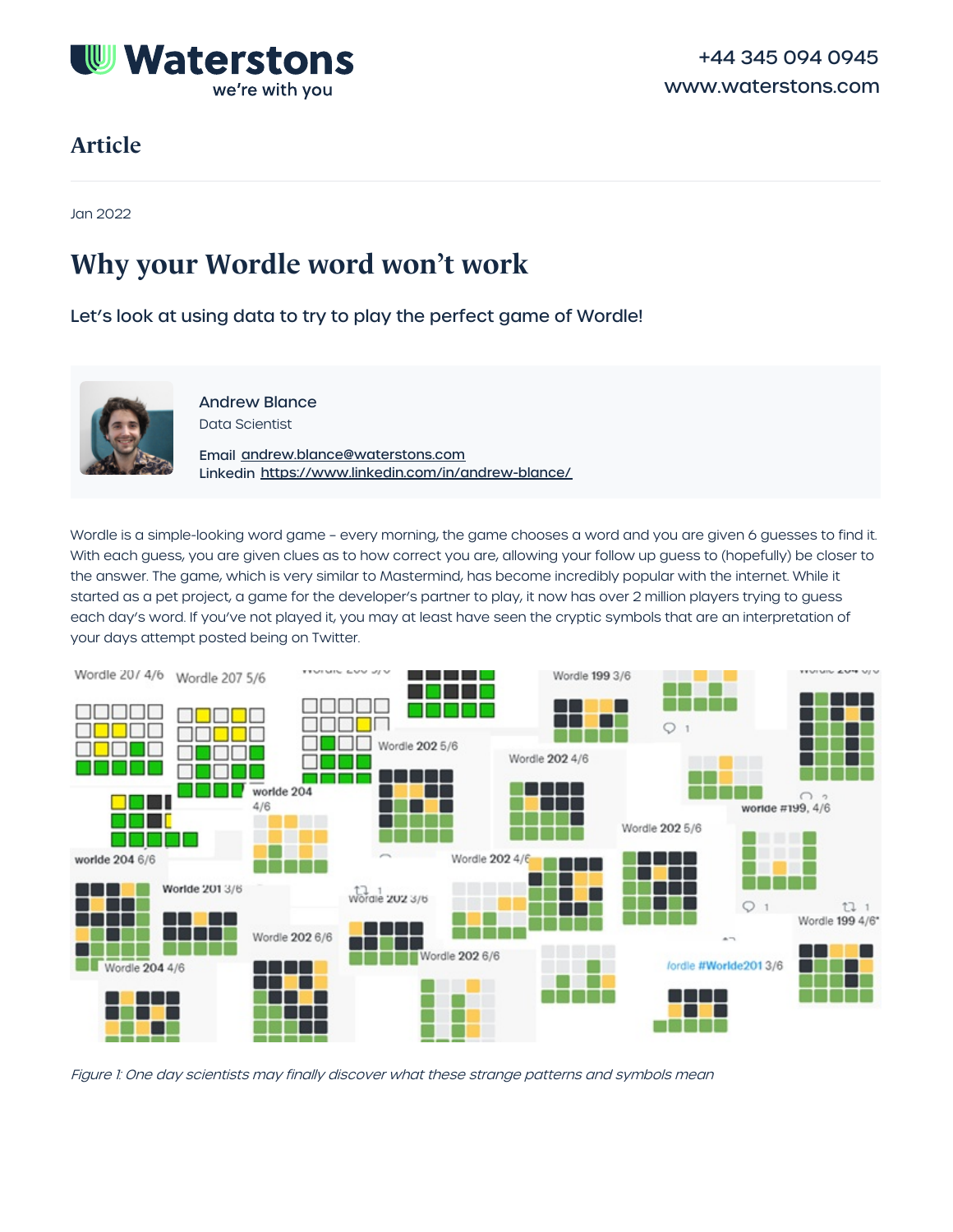Wordle is deceptively simple, it can be quick to play, and you usually always reach your answer in your 6 goes. However, trying to find the best strategy means you have to answer some interesting questions: what is the absolute best word at the beginning, and then what is the best word to play at every other step? This is what the Waterstons' data team have been thinking about in meetings, pubs and chats over the last few weeks. The process of "solving" Wordle, thoroughly with a computer, may lead to a strategy that is not the most intuitive for a human to try to play the game with. However, by thinking algorithmically, we can start to try to build a computer better at Wordle-ing than us.

### **So, where should I start my game?**

Typically, the most popular method of deciding the "best" first word comes from counting the vowels and consonants [1]. The argument goes, if we know that more words have "S" as the first letter than "Z", our first guess should not start with "Z". If almost no words have "uu" in them, we should not choose a word with this in it first. This is fairly intuitive, and by searching through the dictionary (specifically, the custom dictionary wordle uses to decide if your guess is a valid word) you can come up with a list of words that would appear to be the finest first guesses you could make. Doing this results in words like "Soare", "Saree" and "Seare" being suggested. Aside from this, I've also seen it noted that playing "Wader", "Bumph", "Stock" then "Vinyl" tests almost every letter, and maybe they should be played. Becky from Waterstons' marketing department (the genius who managed it Wordle #208 in her 2<sup>nd</sup> guess!) comes out to bat pretty hard for "About" as a first choice.

For a human, these ideas make a lot of sense – they play on how we understand words are constructed and what we instinctively know about often letters and combinations show up. If you were not a human though and looked at the problem with purely Spock-like logic, is there a better way of doing it? Instead of considering popular letters in words, we could focus on reducing the number of remaining viable words. This arguably leads you to win the game quicker. There are around 2,500 words that are acceptable answers in Wordle, at the beginning, you have no insight into what word will be correct. As you make a guess, the list of possible answers is made smaller and smaller and smaller, until you have 1 remaining option: the correct word. Thinking of the problem like this – a race to reduce the number of viable answers – gives us a separate way to try to pick the best word. Maybe, the best first word is the word that allows us to discard as many wrong guesses as possible.

### **Throwing away words**

If you play "kites" as a first word you will get back a pattern of colours depending on how correct you are. For example, the clue might be [green, orange, green, black, black], or [black, orange, orange, black, green]. In fact, there are 243 different patterns they can be, each informing your next choice differently. Getting one of these patterns will therefore rule out large amounts of the dictionary, as you know there are words you can definitely no longer play. Our goal is to now find the word that guarantees you remove as many words from the dictionary as possible.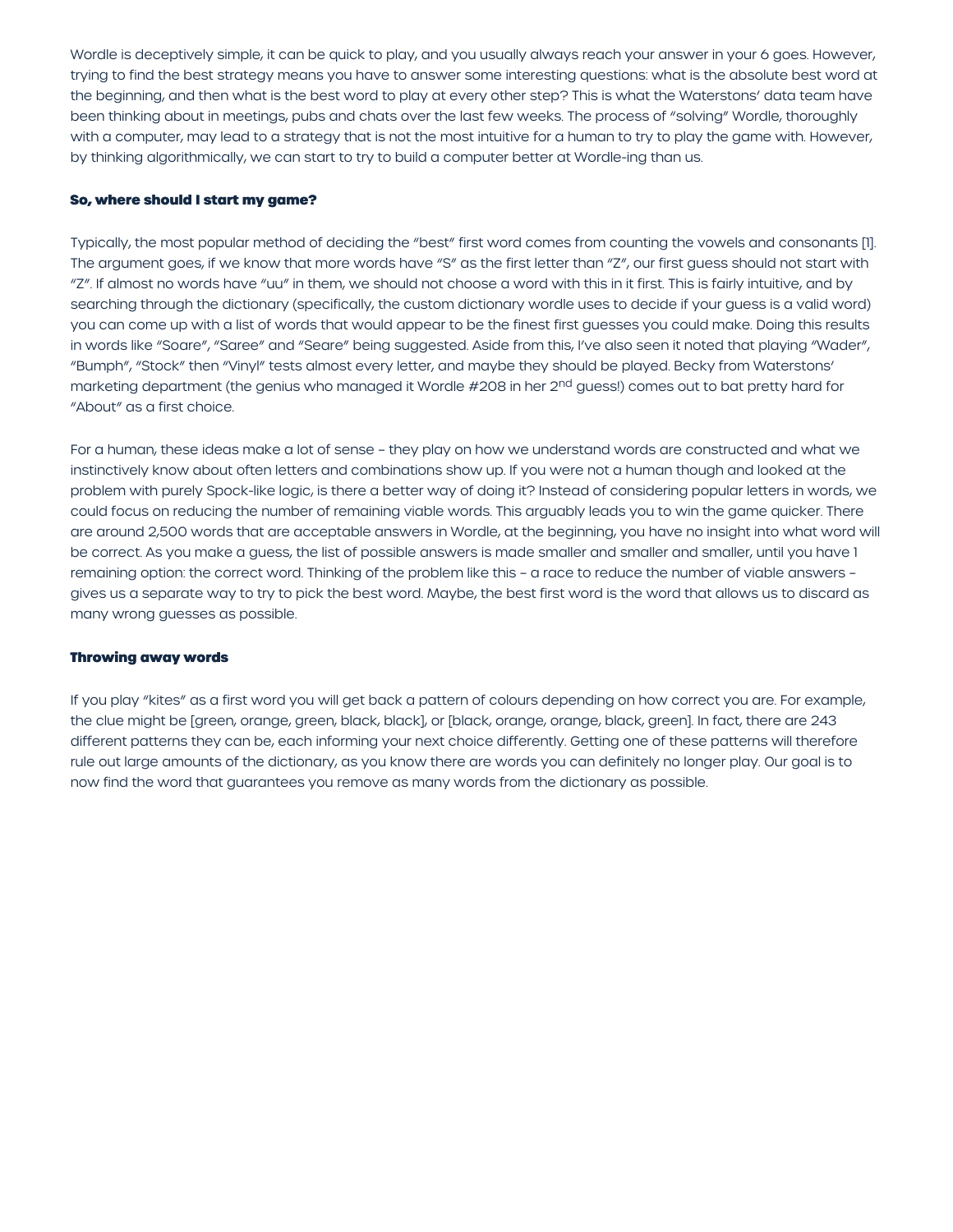

Figure 2: We can look at how many words can be left in the dictionary, depending on what word we play. Here, we compare all the options for "kites" against all the options for "sonar". We are gonna argue "Sonar" is the better word.

We are going to use this plot to argue that "Sonar" is a better first word than "Kites", but why? Well, If you play Sonar, even in the worst-case scenario, you are left with around 1000 words. If you play Kites, you are left with just over 1500. Now, we can apply this logic to the entire list of words you can play in Wordle. This gives us a new suggestion for the best first word, the word that is guaranteed to remove as much from the dictionary as it can. Doing this gives us the word "Serai" (see the dictionary at the end), followed by "Reais", "Soare", "Paseo" and then "Aeros".

Now, armed with a new best word ("Serai"!) we can try to Wordle with it! Let's try today's game: Wordle #209. Playing Serai gives us back:

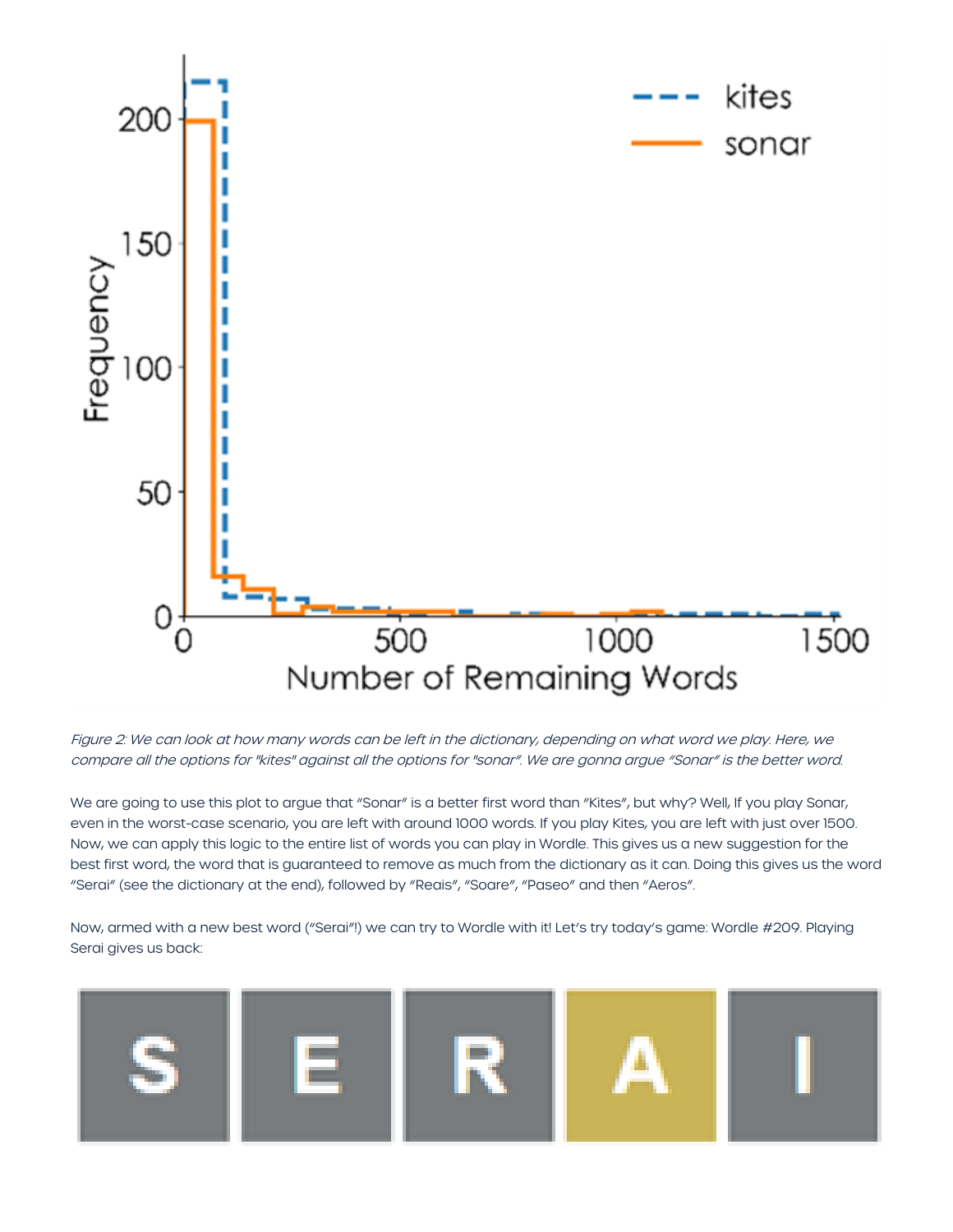Now, knowing this specific clue, we also know how many words are left in the dictionary (697 words long) and what they are. From here, we will perform a similar task as before. From this reduced dictionary, which choice is guaranteed to reduce the dictionary the most? Well, now that's "Banya". Playing this gives:



Knowing this clue, we can check how many words are left to choose from – it's 29. Following this procedure, of playing a word, getting the clue, and finding the word that reduces the list of words as much as possible, we can play until we get to a situation where only 1 word remains in the dictionary. This will be the correct word. Our next plays look like this:



Look at that! We've won! This method of algorithmically playing Wordle works by reducing the space as much as we can, as fast as we can. This is actually very similar to how solvers for the game Mastermind work [2]! Over time, the space collapsed like: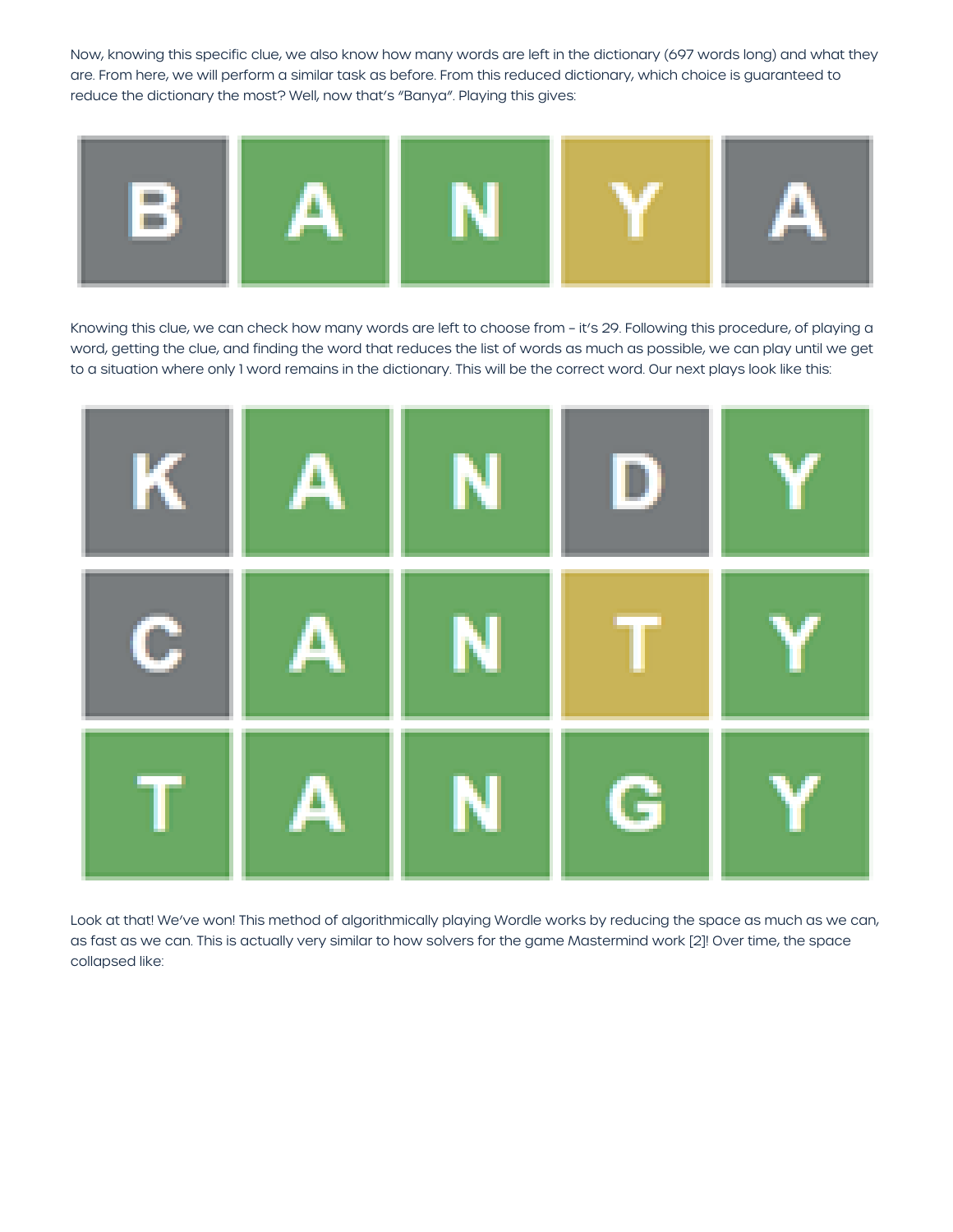